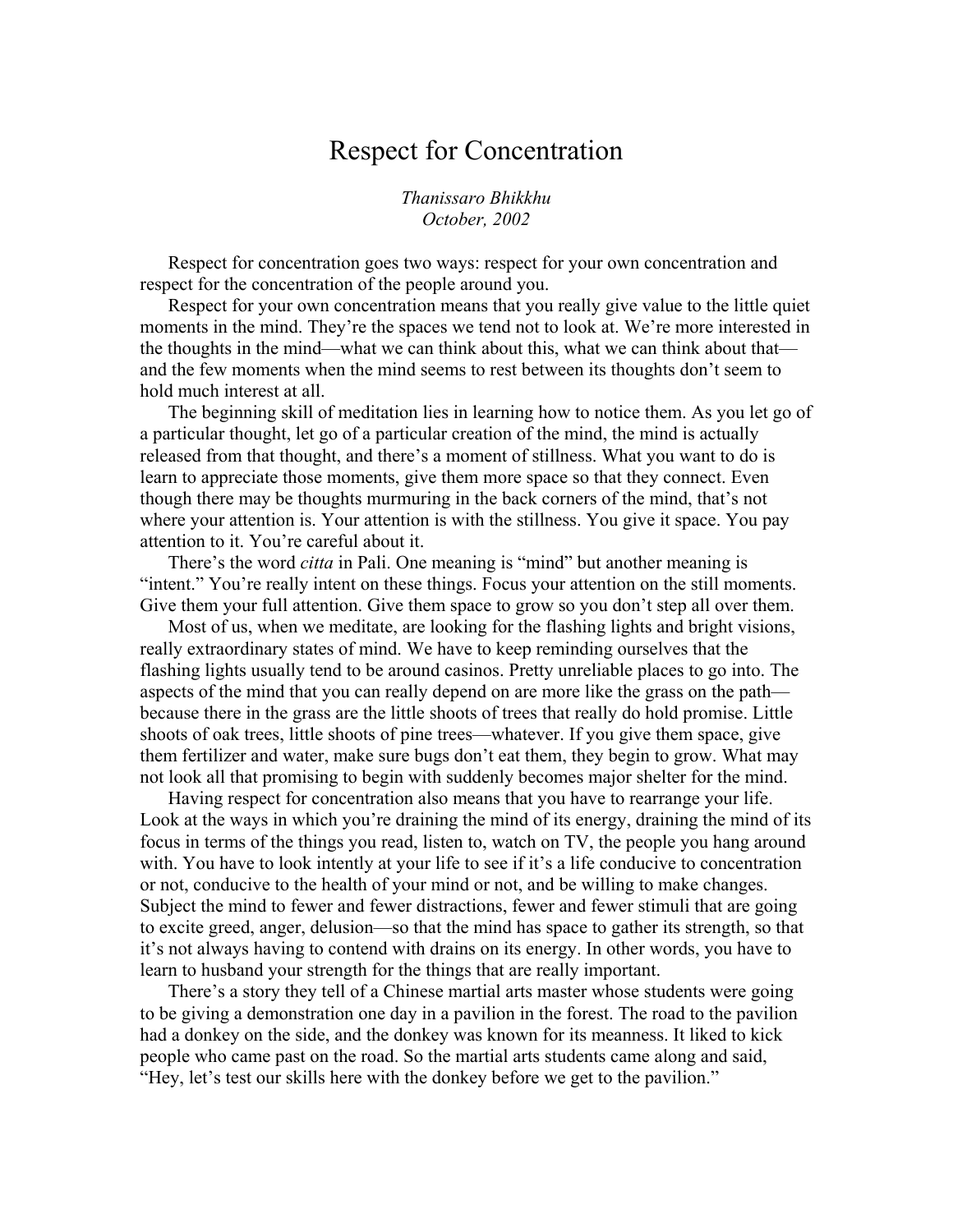The first one goes up to the donkey, tries one stance, and gets kicked across the road. The second student says, "Ah, that's not how you do it, you fool, you do it like this!" He went up with another stance but he got kicked across the road as well. In the end all the students got kicked across the road, no matter what stance they took. So they consulted among themselves and said, "What would the master do?"

Well, the master was coming along behind them, so they hid in the bushes by the road to watch him—and as soon as he got to the donkey, he kept his distance and walked way around it.

The sign of a good warrior is knowing which battles to take up and which to leave alone. It's not that you go running in and take on everything at once. You look at your strength, you look at the issues, what's really important, what's really worth expending your strength and energy on, and save your energy for the important things. Learn how not to waste it.

The other side of respect for concentration is respect for other people's concentration. We here at the monastery don't have a "No Speaking" rule. But it's wise to keep your speech to an absolute minimum. This is an area where, if people want to be quiet, we should learn how to respect their desire to be quiet without their having to explain an awful lot. In other words, they come to the meal, they want to eat, they want to eat quietly—you leave them alone.

It's good training to learn to look at your speech. If you have an absolute rule against speaking, then the mind just goes on chattering to itself, chattering all the time, to fill up the space. But if you're allowed to speak, you're reminded to speak wisely. Ajaan Fuang had a good rule for this. He said, "Ask yourself before you say anything, 'Is this really necessary?' If it's not, you don't say it."

I found that when I first started to try to apply this rule to my own speech, it cut my speech down about 95%. You come to realize that a lot of the chatter in the course of the day is just that: idle chatter. It fills up the space, and you know what filler usually is: styrofoam peanuts. Shredded newspapers.

The problem is when you're trying to fill up space, many times whatever comes into your mind pops out of your mouth without your really thinking about what the consequences are going to be. A lot of the speech that creates problems is composed of things you didn't really intend to say but somehow they managed to come out.

So, try to show respect for the concentration of people around you, too. This way the fact that we have a lot of people here, instead of becoming a hindrance, actually becomes a help. Many people notice that when you sit in a room full of meditators it's a lot easier to get concentrated. But then if you leave the room and everyone chatters, it just destroys it.

So, show some respect for concentration because it's basic respect for the mind. Concentration is what all the other good qualities—like discernment and release—depend on. To show respect for concentration is to show respect for our desire for true happiness. Give respect to the fact that other people desire true happiness as well. This is the path. The Buddha once said that Right Concentration is the heart of the Eightfold Path. The other seven factors are its requisites, things that help it along, that give it strength, but concentration itself is the heart.

So, keep that in mind. Try to maintain that heart, don't let it stop beating because it's hard to get started again. If it beats erratically that's not much help, either. You want a